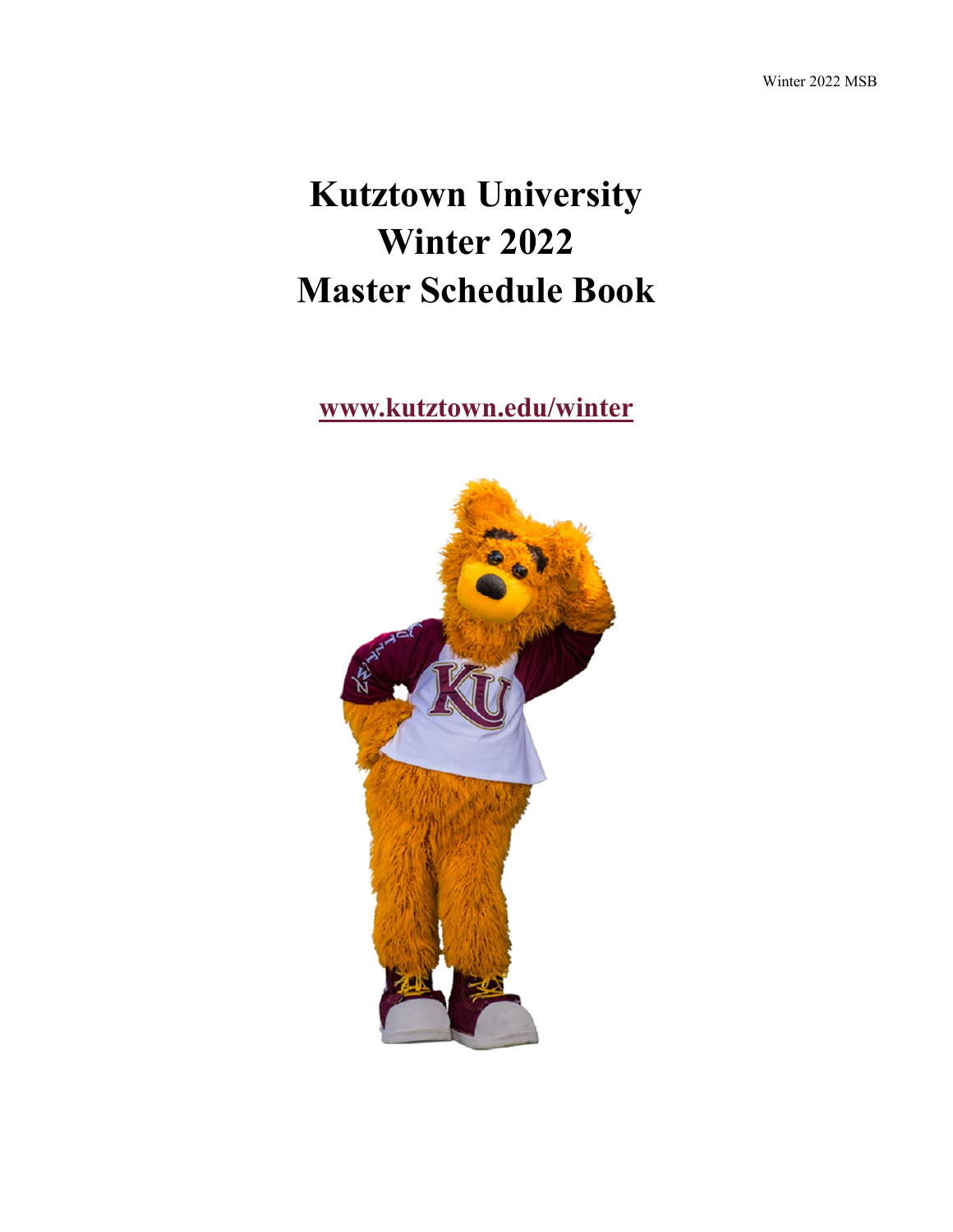### **Table of Contents**

<span id="page-1-0"></span>

| <b>Important Dates*</b>                                                                                                 |                     |  |  |
|-------------------------------------------------------------------------------------------------------------------------|---------------------|--|--|
| Registration begins                                                                                                     | 10/12/2021          |  |  |
| Classes begin                                                                                                           | 12/22/2021          |  |  |
| Last Day to register/add courses<br>(including Special Arrangements)                                                    | 12/23/2021          |  |  |
| Last day to drop a course without a "W"                                                                                 | 12/23/2021          |  |  |
| "W" Period                                                                                                              | 12/24/2021-1/7/2022 |  |  |
| Last day to apply for Winter Graduation                                                                                 | <b>TBD</b>          |  |  |
| Last day of classes.<br>Final exams to be completed by this date.                                                       | 1/13/2022           |  |  |
| *Dates are subject to change. Please see online calendar the most up-to-date information regarding dates and deadlines. |                     |  |  |

Questions or concerns regarding the calendar should be directed to the Registrar, Ted Witryk, at **[regoffice@kutztown.edu](mailto:regoffice@kutztown.edu)**.

Registration questions/concerns, Registrar's Office 610-683-4485 or via email at **[regoffice@kutztown.edu](mailto:regoffice@kutztown.edu)**.

Computer access questions/concerns, IT Help Center 610-683-1511 or via email at **[helpcenter@kutztown.edu](mailto:helpcenter@kutztown.edu?subject=%20)**.

#### **Registration Information**

**Kutztown students that are active** can find directions on how to register through MyKU at **[https://mykusupport.kutztown.edu/support/solutions/articles/9000152233](https://mykusupport.kutztown.edu/support/solutions/articles/9000152233-adding-a-class)-adding-a-clas[s](https://www.kutztown.edu/about-ku/administrative-offices/information-technology/myku-information/students.htm)**

**Non-Kutztown students** can complete the electronic registration form by clicking the Non-KU link on the Kutztown Summer website **[https://www.kutztown.edu/winter](#page-1-0)**

Registration in Undergraduate courses for the Winter does NOT admit a student to a regular degree program at Kutztown University or establish any priority for admission. Non-KU students registering for Graduate-level courses (with the exception of Art Institute courses) must also complete the Graduate Admissions Application at **[https://www.kutztown.edu/graduateapply](#page-1-0)**

#### **Registration and course enrollment is not complete until payment is made in full.**

Please refer to the Office of Student Accounts' website**: [https://www.kutztown.edu/costs](https://www.kutztown.edu/costs-and-financial-aid/office-of-student-accounts.htm)-and-financial-aid/office-of-student -[accounts.htm](https://www.kutztown.edu/costs-and-financial-aid/office-of-student-accounts.htm)** to calculate your bill. Some courses may have additional fees.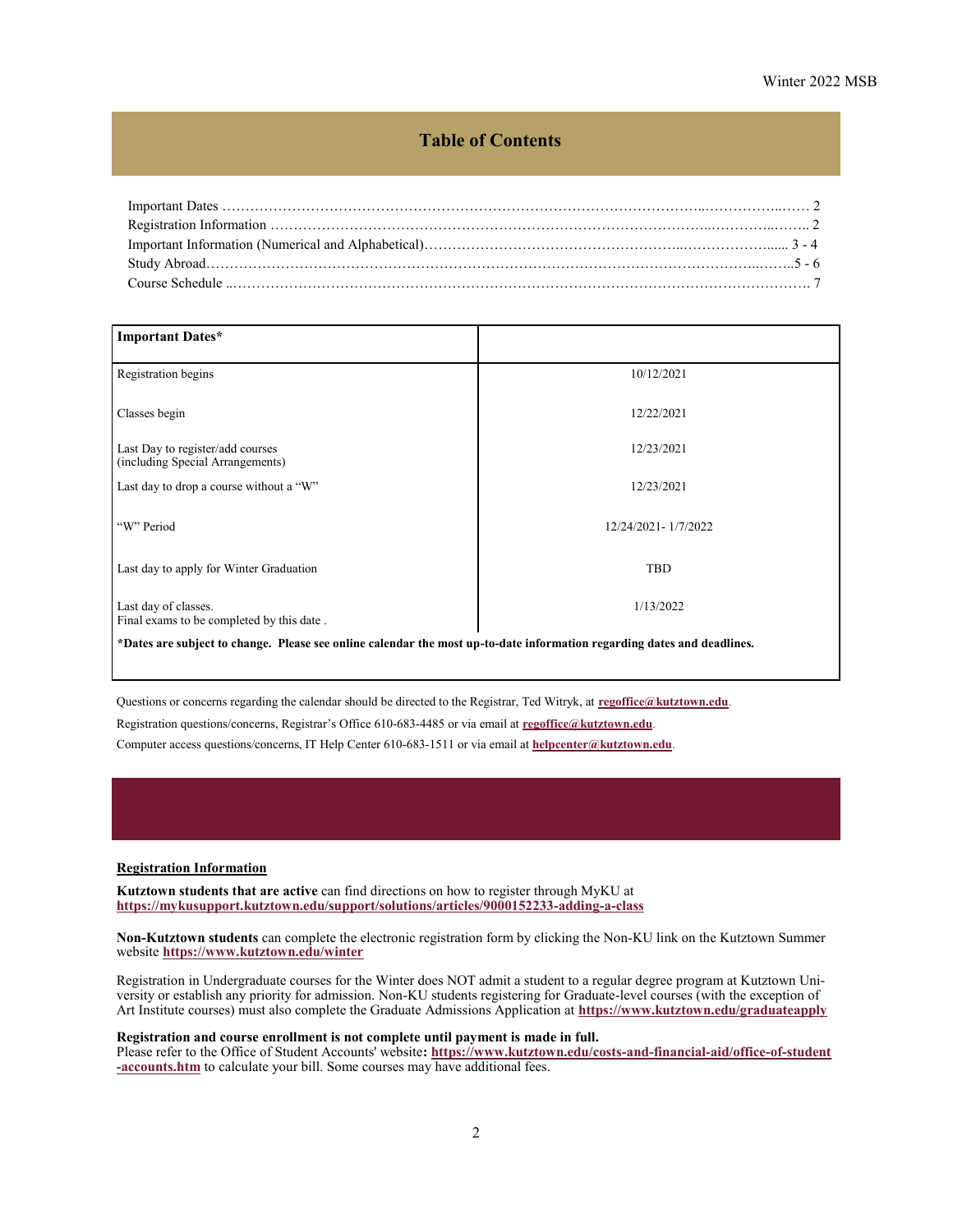|                                                                                          |                                                                                                                                                                                                                                                                                                                                                                                                                                                                                                                                                                                                                                                                                                             |                                           |          | <b>Important Information (Numerical and Alphabetical)</b>                                                                                                                                                                                  |          |                         |    |                     |  |
|------------------------------------------------------------------------------------------|-------------------------------------------------------------------------------------------------------------------------------------------------------------------------------------------------------------------------------------------------------------------------------------------------------------------------------------------------------------------------------------------------------------------------------------------------------------------------------------------------------------------------------------------------------------------------------------------------------------------------------------------------------------------------------------------------------------|-------------------------------------------|----------|--------------------------------------------------------------------------------------------------------------------------------------------------------------------------------------------------------------------------------------------|----------|-------------------------|----|---------------------|--|
| 400-level courses                                                                        | Courses at the 400-level are graduate courses open to undergraduate students in their junior or senior year who have a<br>cumulative grade point average of 2.90 or better. Undergraduates who have less than the required average must obtain<br>written permission from the instructor and submit it with their registration forms.                                                                                                                                                                                                                                                                                                                                                                       |                                           |          |                                                                                                                                                                                                                                            |          |                         |    |                     |  |
| <b>Building Codes</b>                                                                    |                                                                                                                                                                                                                                                                                                                                                                                                                                                                                                                                                                                                                                                                                                             | Academic Forum                            | GC       |                                                                                                                                                                                                                                            |          |                         | SН | Sharadin Art Studio |  |
|                                                                                          | АF                                                                                                                                                                                                                                                                                                                                                                                                                                                                                                                                                                                                                                                                                                          |                                           |          | Graduate Center                                                                                                                                                                                                                            | LY       | Lytle Hall              |    |                     |  |
|                                                                                          | ВH<br>BК                                                                                                                                                                                                                                                                                                                                                                                                                                                                                                                                                                                                                                                                                                    | Boehm Science Building<br>Beekey Building | GR<br>HО | Grim-Knedler Sci Building<br>Honors Hall                                                                                                                                                                                                   | OM<br>RS | Old Main<br>Risley Hall |    |                     |  |
|                                                                                          | DF                                                                                                                                                                                                                                                                                                                                                                                                                                                                                                                                                                                                                                                                                                          | DeFrancesco Building                      | KY       | Keystone Hall                                                                                                                                                                                                                              | RL       | Rohrbach Library        |    |                     |  |
|                                                                                          | FS                                                                                                                                                                                                                                                                                                                                                                                                                                                                                                                                                                                                                                                                                                          | Freyberger Schoolhouse                    | LC       | Learning Center                                                                                                                                                                                                                            | SA       | Schaeffer Auditorium    |    |                     |  |
| <b>Campus Store</b>                                                                      | Please see https://kubstore.com/ for information regarding KU Campus Store.                                                                                                                                                                                                                                                                                                                                                                                                                                                                                                                                                                                                                                 |                                           |          |                                                                                                                                                                                                                                            |          |                         |    |                     |  |
| <b>Cancelled-low enrollment</b>                                                          | Students will be notified of courses cancelled due to low enrollment no later than the Friday before the start of the course<br>so that they may transfer to another class or receive a credit to their tuition charges.                                                                                                                                                                                                                                                                                                                                                                                                                                                                                    |                                           |          |                                                                                                                                                                                                                                            |          |                         |    |                     |  |
| Cancelled-by the student                                                                 | Students must notify summeratku@kutztown.edu or regoffice@kutztown.edu that they wish to cancel registration<br><b>PRIOR</b> to the beginning of the winter session in which they are registered.                                                                                                                                                                                                                                                                                                                                                                                                                                                                                                           |                                           |          |                                                                                                                                                                                                                                            |          |                         |    |                     |  |
| Disabilities                                                                             | If you received disability support services in high school through an IEP or 504 plan or had accommodations while en-<br>rolled at another university, you may be able to receive similar support at KU. If you have a disability and have not<br>needed or received prior accommodations, but anticipate needing support in order to have equal access to programs,<br>services, or facilities, you may also request services through the Disability Services Office (DSO).<br>To ensure that accommodations are in place for the start of the semester, visit www.kutztown.edu/DSO/<br>accommodations to review instructions for completing the online Accommodation Request Form and submitting disabil- |                                           |          |                                                                                                                                                                                                                                            |          |                         |    |                     |  |
|                                                                                          | ity-related documentation. Familiarity with the accommodation request guidelines and procedures will help to prevent<br>unnecessary delays in the process.                                                                                                                                                                                                                                                                                                                                                                                                                                                                                                                                                  |                                           |          |                                                                                                                                                                                                                                            |          |                         |    |                     |  |
|                                                                                          | Please contact the DSO at $DSO(\hat{\omega}$ kutztown.edu if you have any questions.                                                                                                                                                                                                                                                                                                                                                                                                                                                                                                                                                                                                                        |                                           |          |                                                                                                                                                                                                                                            |          |                         |    |                     |  |
| <b>Distance Education</b>                                                                | 4 types of distance education courses are commonly used: Blended – courses meet 30-79% online, 80-99% online, 100%<br>Online, 100% Online Synch.<br>Graduate sections = $800-809$ ; Undergraduate sections = $810-819$                                                                                                                                                                                                                                                                                                                                                                                                                                                                                      |                                           |          |                                                                                                                                                                                                                                            |          |                         |    |                     |  |
| Dropping a course                                                                        | Courses can be dropped through MyKU until the dates listed on the previous page. After this time, you must go to the<br>Registrar's Office to drop a course.                                                                                                                                                                                                                                                                                                                                                                                                                                                                                                                                                |                                           |          |                                                                                                                                                                                                                                            |          |                         |    |                     |  |
| <b>FERPA (Family Educational</b><br><b>Rights and Privacy Act of 1974 as</b><br>amended) | This federal law states that institutions may not disclose information about students nor permit inspection of their records<br>without their permission unless such action is covered by certain exceptions stipulated in the act. The full provisions are<br>available at https://www.kutztown.edu/about-ku/administrative-offices/registrar/ferpa.htm                                                                                                                                                                                                                                                                                                                                                    |                                           |          |                                                                                                                                                                                                                                            |          |                         |    |                     |  |
| Financial Aid                                                                            | Please see https://www.kutztown.edu/financialaid for information.                                                                                                                                                                                                                                                                                                                                                                                                                                                                                                                                                                                                                                           |                                           |          |                                                                                                                                                                                                                                            |          |                         |    |                     |  |
| Grading                                                                                  | The following grade options are available: $A(4.0)$ , $A - (3.67)$ , $B + (3.33)$ , $B(3.0)$ , $B - (2.67)$ , $C + (2.33)$ , $C(2.0)$ , $D(1.0)$ ,<br>$\bf{F}$ (0.0) *Please note that there are no A+, C-, D+ or D– grading options.                                                                                                                                                                                                                                                                                                                                                                                                                                                                       |                                           |          |                                                                                                                                                                                                                                            |          |                         |    |                     |  |
| Graduation                                                                               | The graduation application is available through MyKU once students are eligible to apply. The application deadlines are<br>available on the previous page.                                                                                                                                                                                                                                                                                                                                                                                                                                                                                                                                                  |                                           |          |                                                                                                                                                                                                                                            |          |                         |    |                     |  |
| Housing                                                                                  | Please see https://www.kutztown.edu/housing for information regarding Housing and Residence Life.                                                                                                                                                                                                                                                                                                                                                                                                                                                                                                                                                                                                           |                                           |          |                                                                                                                                                                                                                                            |          |                         |    |                     |  |
| ID cards                                                                                 | Summer students who are not regular Kutztown University students do not need an ID; however, all students must have<br>an ID card to access a purchased meal plan.                                                                                                                                                                                                                                                                                                                                                                                                                                                                                                                                          |                                           |          |                                                                                                                                                                                                                                            |          |                         |    |                     |  |
| Library                                                                                  | All students attending Kutztown receive borrowing privileges at Rohrbach Library.                                                                                                                                                                                                                                                                                                                                                                                                                                                                                                                                                                                                                           |                                           |          |                                                                                                                                                                                                                                            |          |                         |    |                     |  |
| <b>Meal Plans</b>                                                                        | Please see https://www.kutztown.edu/dining for information.                                                                                                                                                                                                                                                                                                                                                                                                                                                                                                                                                                                                                                                 |                                           |          |                                                                                                                                                                                                                                            |          |                         |    |                     |  |
| <b>Meeting Days in MyKU</b>                                                              |                                                                                                                                                                                                                                                                                                                                                                                                                                                                                                                                                                                                                                                                                                             |                                           |          | M-Monday T-Tuesday W-Wednesday H-Thursday F-Friday A-Saturday S-Sunday                                                                                                                                                                     |          |                         |    |                     |  |
| Overload Approval                                                                        |                                                                                                                                                                                                                                                                                                                                                                                                                                                                                                                                                                                                                                                                                                             |                                           |          | Neither Undergraduate nor Graduate students should attempt more than nine (9) semester hours of credit in the session. A<br>course load of more than 9 hours requires the approval of the Department Chair for Undergraduates and approval |          |                         |    |                     |  |

**from the Graduate Dean for Graduate students**.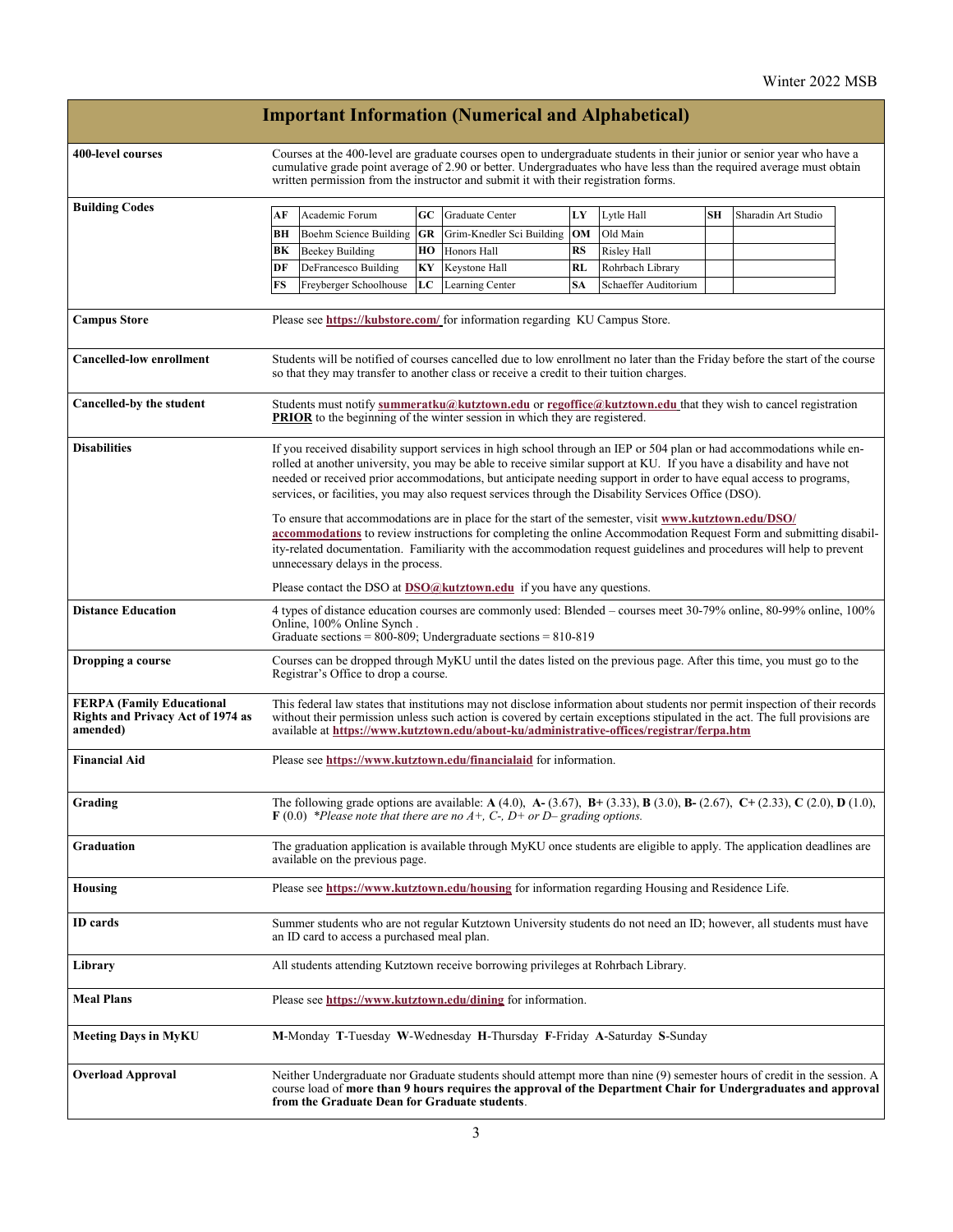|                                  | <b>Important Information (Numerical and Alphabetical) Continued</b>                                                                                                                                                                                                                                                                                                                                                                                                                                                                                                                                                                                                                                                                                                                                                                           |
|----------------------------------|-----------------------------------------------------------------------------------------------------------------------------------------------------------------------------------------------------------------------------------------------------------------------------------------------------------------------------------------------------------------------------------------------------------------------------------------------------------------------------------------------------------------------------------------------------------------------------------------------------------------------------------------------------------------------------------------------------------------------------------------------------------------------------------------------------------------------------------------------|
| <b>Repeat Policy</b>             | Undergraduate students will be limited to a <i>maximum</i> total of $\sin(6)$ repeats. A single course can be repeated a <i>maximum</i> of<br><i>three (3)</i> times. Only the most recent grade will be calculated in the GPA and the total credits needed for graduation. The course<br>must be repeated at Kutztown. Students must obtain permission from their Department Chair and the Dean of their ma-<br>jor to take a course beyond the maximum number of repeats for an individual course OR the overall maximum repeats.<br>Graduate and Post-Baccalaureate students can repeat a single course for graduate improvement only once. They will be limited<br>to a maximum of two repeats across the program. The most recent grade (regardless of whether it is higher or lower) will be the<br>grade used for the GPA calculation. |
| <b>Transcript Requests</b>       | Official transcript requests can be made online through MyKU or via PDF on the Registrar's Office webpage.                                                                                                                                                                                                                                                                                                                                                                                                                                                                                                                                                                                                                                                                                                                                    |
| <b>Tuition and Fees</b>          | Please see Office of Student Accounts' website: https://www.kutztown.edu/about-ku/administrative-offices/student-<br>accounts.html or information.                                                                                                                                                                                                                                                                                                                                                                                                                                                                                                                                                                                                                                                                                            |
| <b>Veterans</b>                  | Veterans eligible for educational benefits under the G.I. Bill should contact the certifying official Kate (Catchmark) Peffley at<br>610-683-4505 or Peffley@kutztown.edu                                                                                                                                                                                                                                                                                                                                                                                                                                                                                                                                                                                                                                                                     |
| <b>Withdrawal Process/Policy</b> | Withdrawal from a course through midnight of the second day of the session will not be recorded on the student's transcript. The<br>"W" periods are listed on the previous page. The official date of withdrawal is the date the Registrar receives Notification in<br>Writing with the student's original signature. See the detailed Withdrawal Policy page for the Refund/Reduction charts. Please<br>also see the Financial Aid website: (https://www.kutztown.edu/financialaid)<br>and Office of Student Accounts website: (https://www.kutztown.edu/about-ku/administrative-offices/student-<br>accounts.html)                                                                                                                                                                                                                          |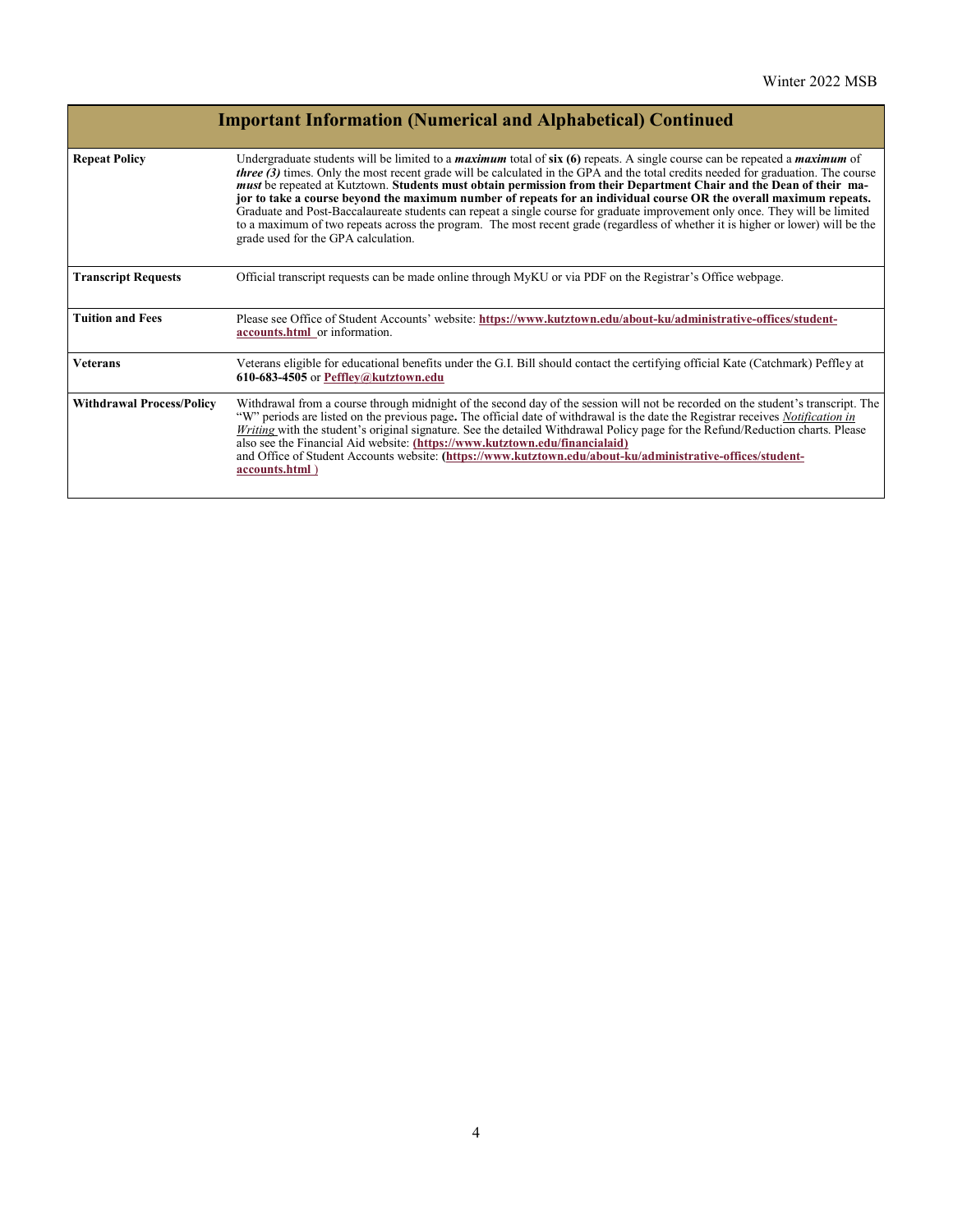# **Winter Study Abroad**

You can study abroad and take classes in your major in English in many countries, regardless of your ability to speak another language. You have endless opportunities available to you. Travel with a small group of KU students on a faculty-led program or venture to a program on your own, where you will meet students from around the United States and the world.

The Office of International Admissions and Services, along with academic advisors, the Registrar's Office, Financial Aid, and many other departments on campus, will support you throughout the entire process. We can help you select a program, get your courses pre-approved for transfer back to KU, provide a pre-departure orientation and give additional support while you are abroad and after your return to KU.

#### **Pre-Application Time Period**

\_\_\_ Attend a **[Study Abroad Information Session](http://kutztown-sa.terradotta.com/index.cfm?FuseAction=Abroad.ViewLink&Parent_ID=0&Link_ID=596F6DAB-5056-BA21-D7A6773824C6222E)** or meet with a staff member from the Office of International Admissions & Services (OIAAS)

Meet with your Academic Advisor to discuss your interest in studying abroad and how to make it work with your program

- Research program options & choose a program
- Apply **[online](https://kutztown-sa.terradotta.com/secure/)** for approval to study abroad

#### **After KU approval**

- Apply to Study Abroad Program
- \_\_\_ Meet with Financial Aid
- \_\_\_ Complete all post-decision steps
- Research and apply for scholarships

#### **After Program Acceptance**

- Confirm housing in host country
- \_\_\_ Attend **Pre-[Departure Orientation](http://kutztown-sa.terradotta.com/index.cfm?FuseAction=Abroad.ViewLink&Parent_ID=0&Link_ID=596F6DAB-5056-BA21-D7A6773824C6222E)** (MANDATORY)
- \_\_\_ Make travel plans
- \_\_\_ Confirm flight information & itinerary

#### **KU Study Abroad: Belize**

Explore the rich biological and cultural diversity of Belize during Winter Session! Belize is an English speaking country in Central America with an extensive network of protected tropical forests, tropical savannas, and the second largest barrier reef in the world. Some of the most exquisite species we are likely to encounter and study in Belize are epiphytic orchids, leaf-cutter ants, fer-de-lance, boa constrictors, howler monkeys, tapir, kinkajou, harpy eagle, and if we are lucky, the elusive and majestic jaguar. Additionally, Mayans constitute a large portion of the Belizean population and we will experience how they continue to interact with the natural flora and fauna for building materials, clothing, medicines and food.

#### **Courses:**

#### **BIO 125 Exploring Biodiversity (non– majors C1 general education course for non-majors; 3 credit hours) ) BIO 342 Herpetology (Biology majors only 3 credits)**

#### **Program Dates** (approximate) Start Date: December 30, 2021

End Date: January 13, 2022

#### **Application Deadlines**

Deposit Deadline: September 24, 2021 Final Deadline: October 15, 2021

#### **Application Process: [Programs > International Admissions and Services \(terradotta.com\)](https://kutztown-sa.terradotta.com/index.cfm?FuseAction=Programs.ViewProgramAngular&id=39629)**

**Contact Dr. Chris Habeck Dept of Biology [habeck@kutztown.edu](mailto:habeck@kutztown.edu)**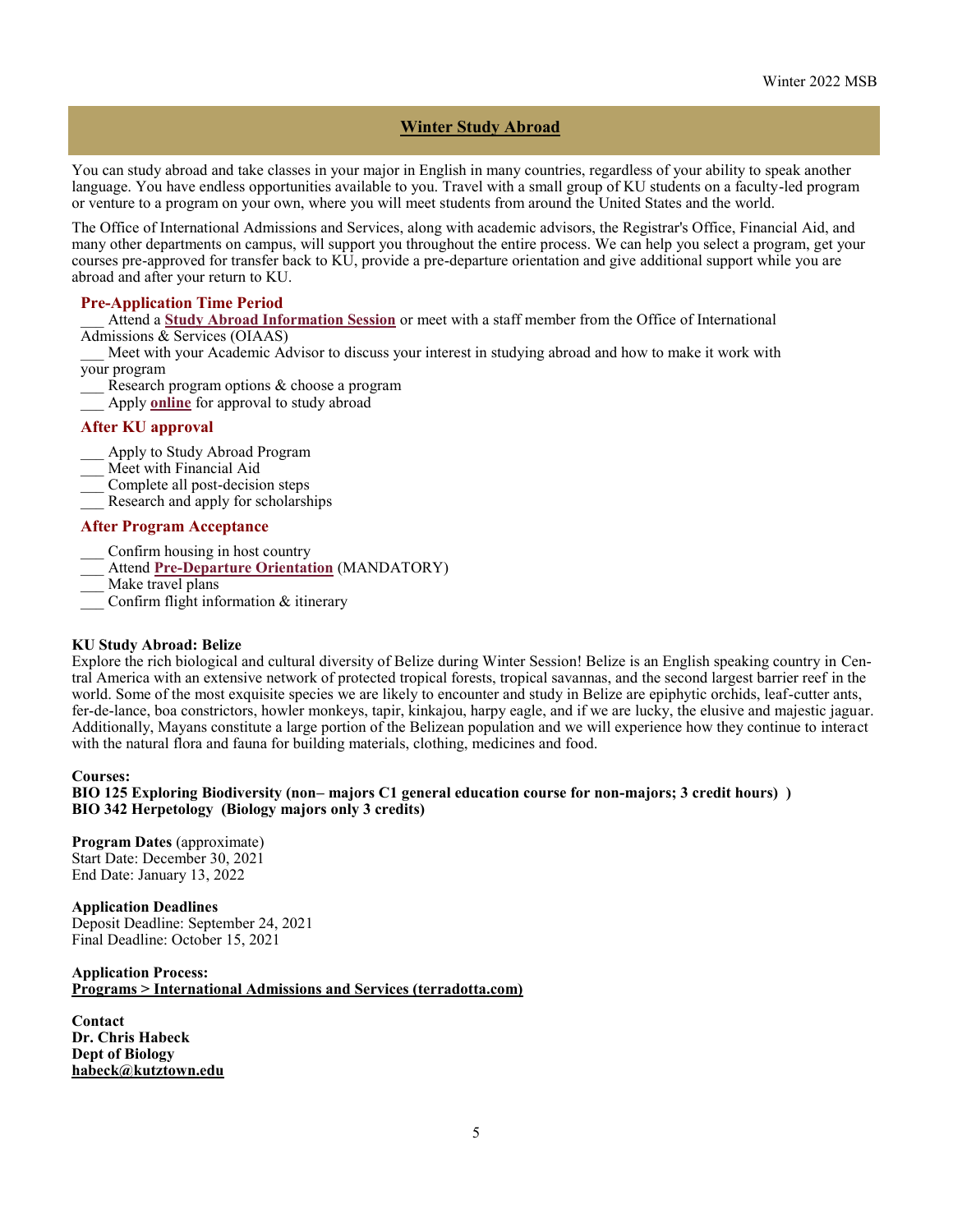# **Winter Study Abroad Continued**

#### **KU Study Abroad: London**

Live, learn, and travel throughout London, England and the region during winter break. London is rich in culture, a global center of art and commerce, and over 100 languages are spoken there.

Check out the **[Facebook page](https://www.facebook.com/kutzinlondon/)** for this program!

**Courses: PSY 242 Performance Psychology (3 credit hours) CSC 150 Ethical, Legal, & Professional Impacts of the Digital Age (3 credit hours)**

**Program Dates** (approximate) Start Date: December 26, 2021 End Date: January 12, 2022

**Application Deadlines** Final Deadline: October 15, 2021

#### **Application Process: [Programs > International Admissions and Services \(terradotta.com\)](https://kutztown-sa.terradotta.com/index.cfm?FuseAction=Programs.ViewProgramAngular&id=39629)**

| Contact                   |    |                           |    |                                 |
|---------------------------|----|---------------------------|----|---------------------------------|
| <b>Derek Mace</b>         | 0r | <b>James Jackson</b>      | 0r | Lisa Frve                       |
| <b>Dept of Psychology</b> |    | <b>Dept of Psychology</b> |    | <b>Dept of Computer Science</b> |
| mace@kutztown.edu         |    | iackson@kutztown.edu      |    | frye@kutztown.edu               |